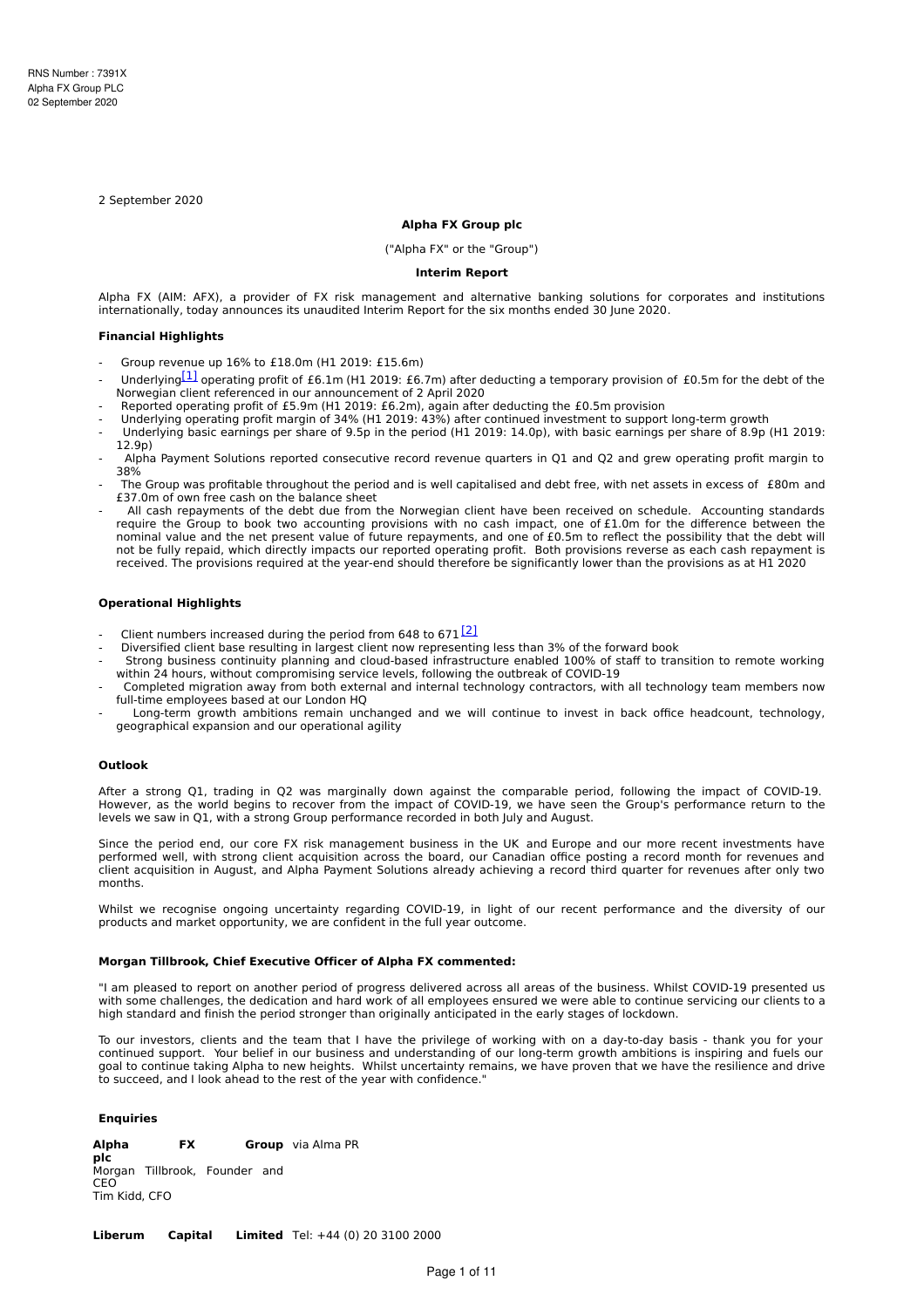**(Nominated Adviser and Sole Broker)** Neil Patel Richard Bootle Kane Collings

**Alma PR (Financial Public** Tel: 07780 901979

**Relations)** Josh Royston Helena Bogle Rebecca Sanders-Hewett

#### **Market Abuse Regulation**

This announcement is released by Alpha FX Group plc and contains inside information for the purposes of the Market Abuse Regulation (EU) 596/2014 ("MAR") and is disclosed in accordance with the Company's obligations under Article 17 of MAR. The person who arranged for the release of this announcement on behalf of Alpha FX Group plc was Tim Kidd, Chief Financial Officer.

#### **Notes to Editors**

Alpha provides FX risk management and alternative banking solutions to corporates and institutions across the UK, Europe and Canada. Combining leading expertise and technology, the Group partners with a small number of high value clients, to provide enterprise-level solutions across four key areas: FX risk management, international payments, accounts and collections.

Since it was incorporated in 2010, Alpha FX has been able to build and retain a high-quality client base that includes a number of highly respected brands.

## **CEO Statement**

#### **Introduction**

I am pleased to report on another period of solid progress, supported by the Group's diverse offering, marketplaces and, above all else, the commitment and character of our people. Despite some challenges experienced as a result of COVID-19, trading in H1 has remained profitable, with revenue up 16% on H1 2019 and underlying operating profit of £6.1m. Our H1 operating profit was marginally lower than the prior year, partly because of the £0.5m accounting provision caused by the debt from our Norwegian client, but also because of our decision to continue investing in our long-term growth strategy during the period, despite revenues naturally decreasing under COVID-19. This increased investment in our technology, our risk and control functions, as well as Back Office headcount, is designed to ensure we have the capacity needed to support our long-term ambitions beyond the pandemic and reflects our confidence in maintaining our growth.

### **Response to COVID-19**

Following the outbreak of COVID-19, we were quick to implement a business continuity plan to enable the Group to continue operating effectively and securely with 100% of staff transitioning to remote working.

Whilst we saw minimal disruption to the day-to-day running of our operations, and have emerged from H1 with increased resilience from lessons learned, we were not immune to the macroenvironment during this period. When two black swan events collided (COVID-19 and the Saudi-Russian oil crisis), it had an unprecedented impact on the currency pair that our largest client (as a percentage of the forward book) was exposed to. Despite the rarity of these circumstances, we have carried out a thorough review of our internal processes during the period and have now completed the additional steps to further enhance the resilience of the business and safeguard the interests of all our stakeholders.

Additionally, in order to give our investors improved visibility, we now bi-annually publish our concentration of clients by sector and top 20 clients as a percentage of our forward book (the largest of which represents less than 3% as at H1). The full breakdown can be viewed online at: [https://www.alphafx.co.uk/investors/financial-information/client-concentration/sector](https://www.alphafx.co.uk/investors/financial-information/client-concentration/sector-concentration/)concentration/

#### **Business Overview**

## Corporate FX Risk Management

Our corporate FX risk management division is focused on supporting corporates in the UK, Europe and Canada that are trading currency for commercial purposes, such as buying or selling goods and services overseas. We service this marketplace through our core office in London, which was launched in 2009, and more recently through our offices in Canada and Amsterdam, launched in 2018 and 2020 respectively.

With COVID-19 reducing the overall trading activities of corporates, many clients subsequently delayed or reduced their FX activities. As a result, our London office saw a small decrease in revenues to £12.4m (H1 2019: £12.5m), a trend we expect to unwind as corporates regain certainty around their forecasted sales and purchases.

Our office in Canada also experienced reduced activity during the period. As a result, the office fell just short of reaching profitability in the period, but with an experienced leadership team in place, an extensive market opportunity and a strong start to the second half, we remain confident in the growth prospects of the office. Our Amsterdam office, which launched in April 2020, has grown to a team of four and, having already onboarded a number of clients, is now generating revenues.

#### Institutional FX Risk Management

Our institutional FX risk management division in London, established in 2018, is focused on supporting institutions and funds in the UK and Europe that, similar to our corporate clients, are trading currency for commercial purposes, such as hedging the value of an underlying asset. Our institutional currency management division has continued to make good progress during the year, with revenues increasing 21% on the first half 2019 to £3.1m.

#### Alpha Payment Solutions

Alpha Payment Solutions ("APS") is focused on providing corporates and institutions across the UK, Europe and Canada with a suite of alternative banking solutions covering payments, collections and accounts. The solutions are designed to significantly increase the efficiency of sending, receiving and holding funds overseas, whilst also enhancing security and reliability. APS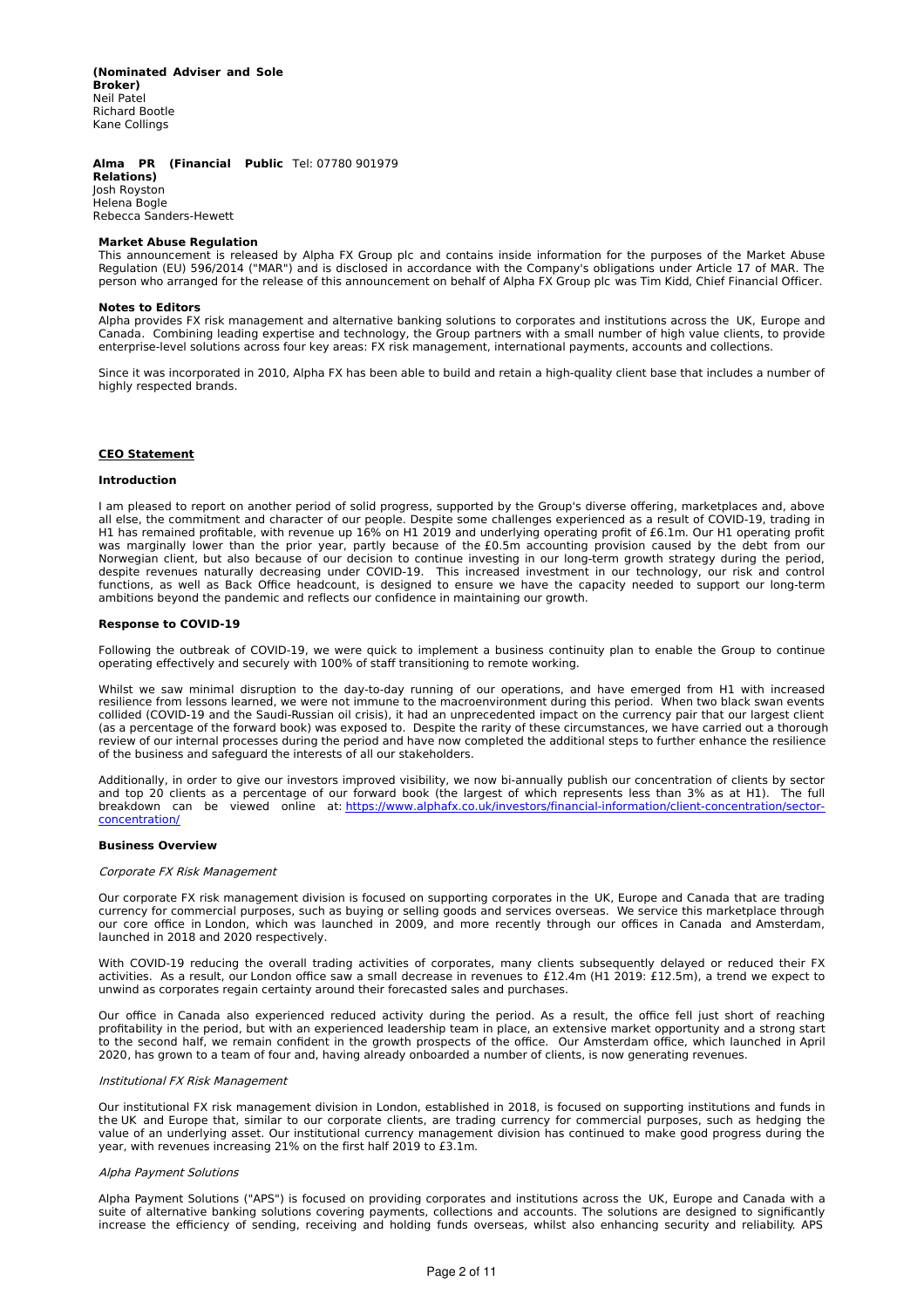leverages the Group's corporate and institutional sales teams in order to identify potential clients. Our team of payment strategists are then responsible for onboarding and implementation.

The APS revenues grew to £1.7m (H1 2019: £0.2m) in the period whilst also delivering consecutive quarter on quarter revenue growth and an operating profit margin of 38%.

Whilst APS still remains in a relatively nascent stage of development, with new features and products due to be launched over the next 12 months, we are excited by its growth potential. The recurring nature of payments and collections and the integrated nature of our technology means that this division provides strong (and often contractual) repeat revenues which are highly cash generative.

## **Market Developments**

Naturally, COVID-19 presented us with some challenges, but Alpha's performance to date highlights the resilience we have built from investing in new markets and products. At the time of the IPO, the Group operated solely in the UK with one core offering corporate currency risk management. Since then, we have significantly broadened our offering to cover FX risk management and alternative banking solutions, with high-quality corporate and institutional clients now spanning Europe and Canada. In order to further increase our competitive differentiation, we have created a team of Product Owners who are responsible for researching our key markets, providing us with the insights we need to fuel our innovation, to ensure we can continue capitalising on the significant market opportunity going forward.

## **People**

## Front Office

Faced with a short-term dip in FX demand in Q2 and the natural challenge of inducting new salespeople remotely, the Group deferred hiring new Front Office team members, with headcount subsequently remaining flat during the period at 74. However, as Front Office staff have begun returning to the office, hiring has resumed and we have already been joined by a number of new starters post the period end. As a business that continued paying full salaries and commissions throughout the pandemic, we retain a highly motivated and loyal team and believe the strength of our employee value proposition will go even further in this environment to support our recruitment efforts.

Whilst we will continue to increase our Front Office headcount across the Group, there is now significant capacity within the existing team to support considerable growth long into the future. Team members in the early stages of their development will continue to be supported by more senior partners and therefore we expect them to deliver incrementally greater revenues as they continue to mature. We have noticed that each new cohort of employees has become more proficient than the last, meaning every year they are producing more revenues over a shorter time frame. To support this trend, we remain committed to maintaining our talent as we scale, by only hiring and retaining people that are able to uphold our high standards of performance without compromising on our culture.

## Back Office & Technology

Back Office headcount increased by 7 from 50 to 57, which largely reflected our investment in the technology team, to support the ongoing product development of APS. At the beginning of H1 we made a number of exciting senior hires within our tech team, with individuals joining us from successful and established technology backgrounds.

These new hires have been quick to make an impact and also helped us to identify key areas of improvement. One of these areas was exploring how we could further our ambition to build a world-class and sustainable proprietary product suite, by eliminating our reliance on external developers or even internal contractors. Whilst our core tech-stack has always been built internally, more recently we had taken on a team of offshore contractors to support certain projects. However, if we want technology that is built to last - the same should be true for our team. As such, during the year we focused on winding down our dependence on contractors whilst growing our inhouse team, and are looking forward to hosting a series of graduate recruitment days to support this. This will ultimately enable us to maintain our operational agility and ensure our workplace culture is upheld long into the future.

By fully moving away from contractors (both internal and external) in favour of full-time, inhouse employees, we will naturally see an increase in back office headcount and we intend to add further employees over the coming months. In order to support the growing success of APS we will continue to expand the depth of our resources in our Compliance, Risk and Settlement functions, which will also increase headcount. As a result, we expect the ratio of Back Office to Front Office employees to adjust accordingly, but do not anticipate any direct impact on margin, given the continued growth within the APS division and the strong margins it is already delivering.

## **Financial Review**

Revenue for the six months to 30 June 2020 increased by 16% over the comparable prior period to £18.0m (H1 2019: £15.6m)<br>despite COVID-19 impacting all areas of the business in the second quarter . The revenue growth was d around their forecasted sales or purchases.

As previously announced on 2 April 2020 the Group entered into a settlement agreement with a Norwegian client. Since this date, the client has continued to meet their settlement agreement cash repayment obligations on time. Accounting standards require the Group to book two accounting provisions that have no cash impact. The first provision of £0.5m at 30 June 2020 is based on an estimated probability of default, with the charge included in operating expenses. The second provision of £1.0m at 30 June 2020 is charged to finance costs and represents the difference between the nominal value of future payments and their net present value. Both these provisions should reverse in full as cash repayments are received in the period to 30 June 2022, with the provisions expected to reduce to approximately £0.9m by the current financial year end. Despite the unprecedented macro-economic impact of COVID-19, the bad debt provision created in respect of all other clients during H1 amounted to only £0.2m.

The above provisions relating to the settlement agreement have had a significant impact on the results for the six months to 30 June 2020 but should have less impact on results in the next few periods as they unwind. As shown in the table below, if these provisions are excluded from the results for the period, adjusted underlying profit before tax is 5% lower than the comparable period for the prior year.

Despite the impact of COVID-19, the Group continued to invest in the 6 months to 30 June 2020. As a result, the profit before<br>tax margin fell to 26% (H1 2019: 40%). If the provisions relating to the client on a repayment p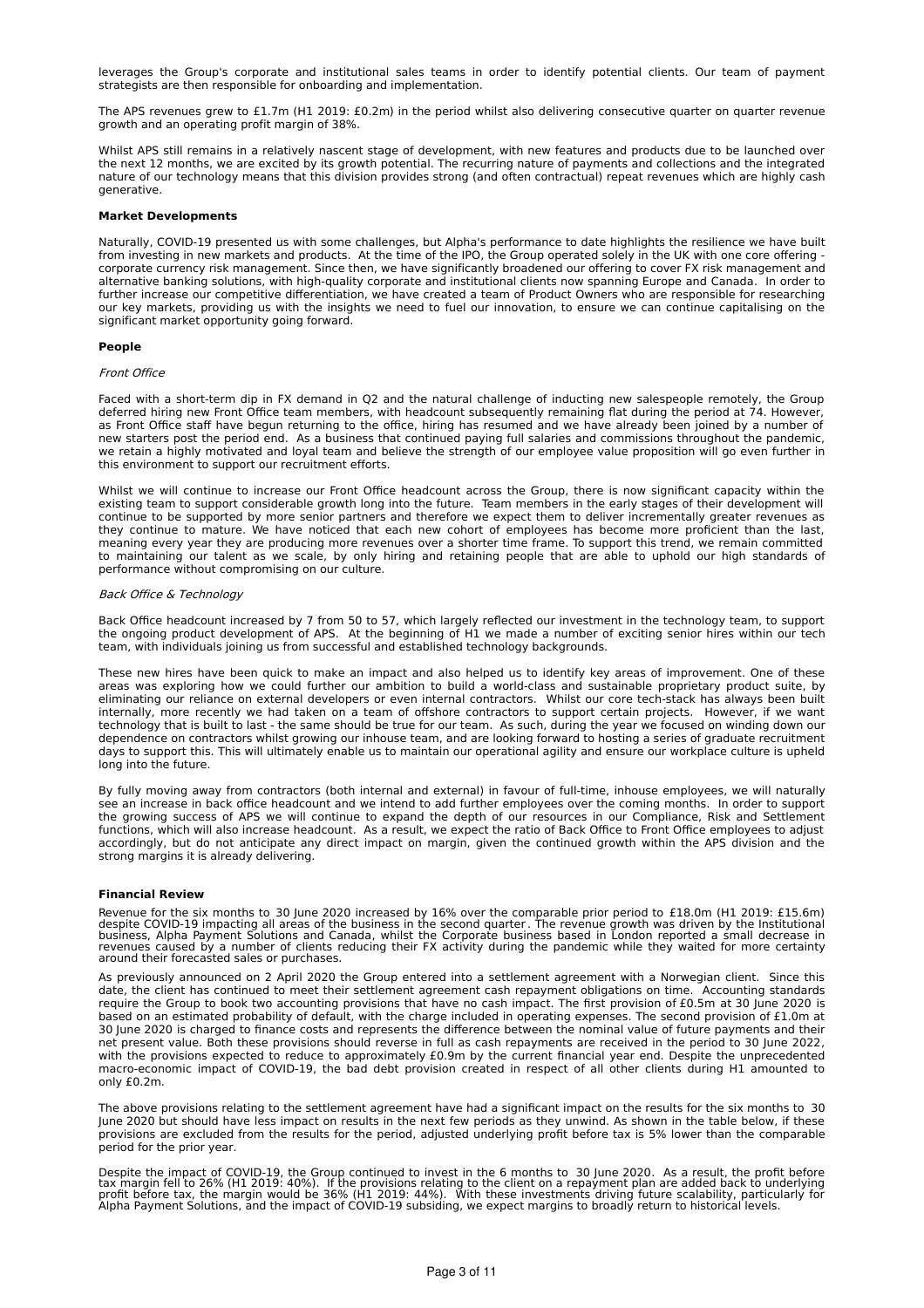|                                    | 6 months to 6 months to |           |
|------------------------------------|-------------------------|-----------|
|                                    | 30-Jun-20               | 30-Jun-19 |
|                                    | £'000                   | £'000     |
| <b>Profit before taxation</b>      | 4.713                   | 6,275     |
| Exceptional property related costs |                         | 249       |
| Share-based payments               | 201                     | 206       |
| Underlying profit before taxation  | 4.914                   | 6.730     |

#### **Add back timing differences relating to client on repayment plan:**

| Adjusted underlying profit before<br>taxation                                  | 6.404 | 6.730 |
|--------------------------------------------------------------------------------|-------|-------|
| Estimated probability of client default                                        | 483   |       |
| Finance cost relating to discounting client<br>receivable to net present value | 1.007 |       |
|                                                                                |       |       |

Underlying basic earnings per share were 9.5p in the period (H1 2019: 14.0p) whilst basic earnings per share were 8.9p (H1 2019: 12.9p).

## **Cash flow**

On a statutory basis, cash and cash equivalents increased by £42.6m in the six months to 30 June 2020 to £116.6m. The Group's<br>cash position can fluctuate significantly from period to period due to the impact of changes in resources.

In the six months to 30 June 2020 adjusted net cash on this basis has reduced slightly by £1.6m. This represents the net impact<br>of the funds raised from the placing, and cash conversion from the trading in the period offse

The Group's cashflow in the period has benefitted from a higher proportion of the revenue being derived from payments, spot and option products (47% in H1 2020 compared to 30% in FY 2019) where cash is received within a few days of the trade date. This trend is expected to continue in the second half of the year and together with further repayments from the client subject to the settlement agreement, the adjusted net cash is expected to continue increasing.

|                                                                                                | 30-Jun-  | 30-Jun-               | 31-Dec-  |
|------------------------------------------------------------------------------------------------|----------|-----------------------|----------|
|                                                                                                | 20       | 19                    | 19       |
|                                                                                                | £'000    | £'000                 | £'000    |
| Net cash and cash equivalents                                                                  | 116.605  | 59.360                | 73.960   |
| Variation margin paid to banking counterparties                                                | 26,741   | 41                    | 1.127    |
|                                                                                                | 143.346  | 59.401                | 75.087   |
| Margin received from clients and client held<br>$funds*$                                       |          | $(80.411)$ $(29.160)$ | (41.862) |
| Net MTM timing loss/(profit) from client<br>drawdowns & extensions within trade<br>receivables | (25.909) | 5.848                 | 5.364    |
| Adjusted net cash**                                                                            | 37.026   | 36.089                | 38,589   |

\* Included within 'other payables' in the 'trade and other payables' note 10

\*\* Excluding collateral received from clients, early settlements and the unrealised mark to market profit or loss from client swaps

The method used to calculate the Group's cash conversion in previous reports (cash from operations before tax and after capital<br>expenditure as a % of revenue) is substantially impacted by the client on the repayment plan. products where cash is received within a few days of the trade date.

Alpha remains profitable, debt free and extremely well capitalised, with £37.0m in free cash immediately available on its balance sheet, alongside over £80m in net assets. At a time when many within our industry are adopting more defensive strategies, our strong cash position has provided us with the financial flexibility to continue acquiring new clients, whilst maintaining our key strategic investments in new products and markets.

#### **Dividend**

Due to the continued uncertainty regarding the future impact of COVID-19 on the global economy, the Board is not declaring an interim dividend. Instead, the Group will continue to focus on maximising the strength of its balance sheet in order that it can invest in the long-term growth of the business and capitalise on the current opportunities that it sees in its marketplaces.

The Board understands the importance of dividends to its shareholders and intends to resume the payment of dividends as soon as it considers it prudent to do so.

## **Consolidated Statement of Comprehensive Income**

| Unaudited  | Unaudited                 | Audited     |
|------------|---------------------------|-------------|
| six months | six months                | year ended  |
| t٥         | to                        | 31 Dec 2019 |
|            | 30 June 2020 30 June 2019 |             |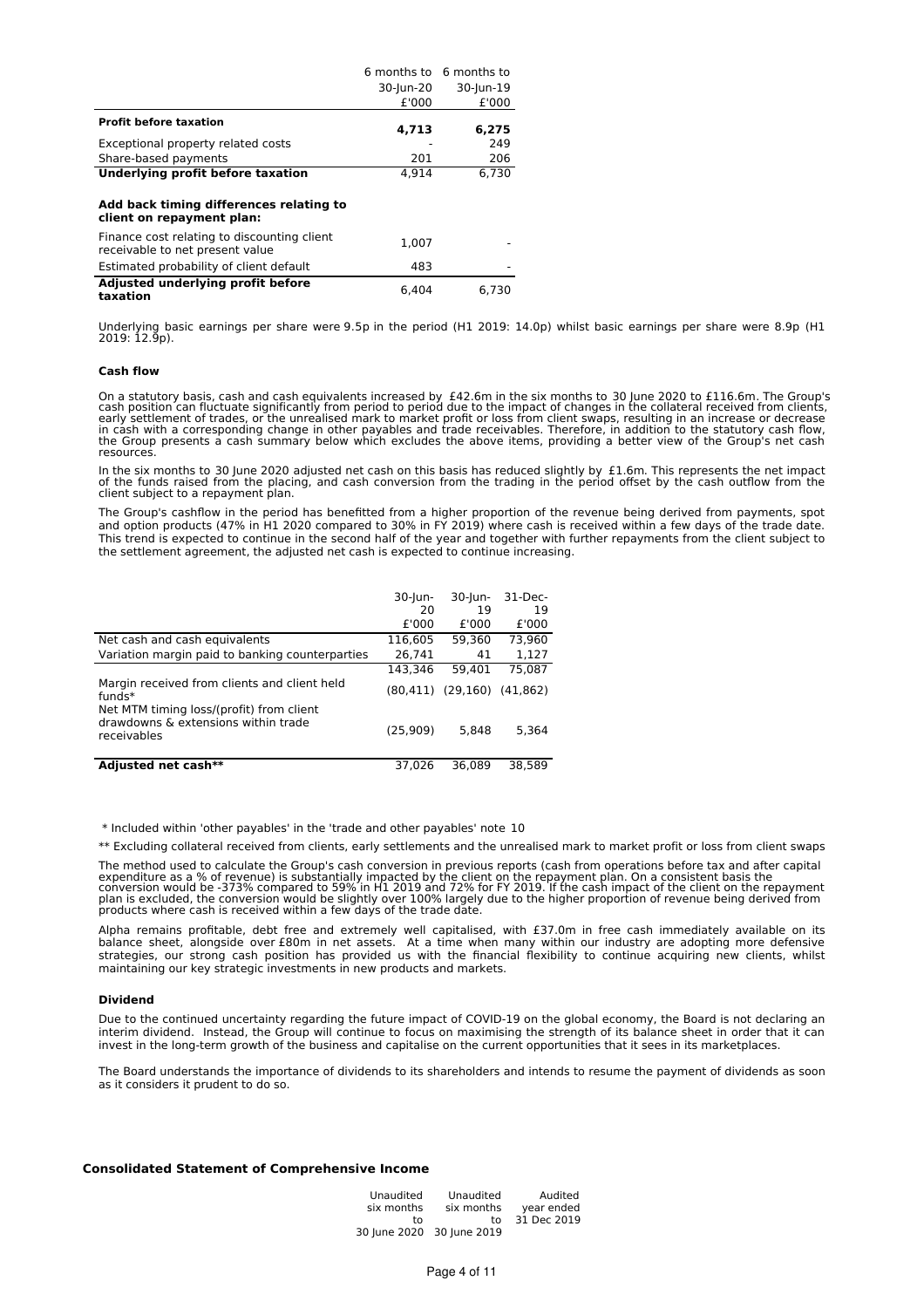|                                                                       | <b>Note</b>    | £'000                    | £'000          | £'000             |
|-----------------------------------------------------------------------|----------------|--------------------------|----------------|-------------------|
| Revenue                                                               |                | 18,006                   | 15,556         | 35,378            |
|                                                                       |                |                          |                |                   |
| Operating expenses                                                    |                | (12, 154)                | (9,323)        | (21, 698)         |
| <b>Underlying operating profit</b>                                    |                | 6.053                    | 6.688          | 14,735            |
| Exceptional property related costs                                    | $\overline{3}$ |                          | (249)          | (558)             |
| Share-based payments                                                  |                | (201)                    | (206)          | (497)             |
|                                                                       |                |                          |                |                   |
| <b>Operating profit</b>                                               | $\overline{4}$ | 5,852                    | 6,233          | 13,680            |
| Finance income                                                        | 5              | 31                       | 42             | 81                |
| Finance costs                                                         | 5              | (1, 170)                 |                | (216)             |
| <b>Profit before taxation</b>                                         |                | 4.713                    | 6.275          | 13,545            |
|                                                                       |                |                          |                |                   |
| Taxation                                                              |                | (969)                    | (1, 181)       | (2,525)           |
| Profit for the period                                                 |                | 3.744                    | 5.094          | 11,020            |
|                                                                       |                |                          |                |                   |
| Other comprehensive income:                                           |                |                          |                |                   |
| Currency translation differences<br>arising from consolidation        |                | (26)                     | (35)           | (3)               |
| <b>Total comprehensive income for</b>                                 |                | 3,718                    | 5,059          | 11,017            |
| the period                                                            |                |                          |                |                   |
|                                                                       |                |                          |                |                   |
| Profit for the period attributable to:<br>Equity owners of the parent |                | 3,385                    | 4,725          | 10,257            |
| Non-controlling interests                                             |                | 333                      | 334            | 760               |
|                                                                       |                | 3.718                    | 5.059          | 11,017            |
|                                                                       |                |                          |                |                   |
| Earnings per share attributable to                                    |                |                          |                |                   |
| equity owners of the parent (pence                                    |                |                          |                |                   |
| per share)                                                            |                |                          |                |                   |
| - basic<br>- diluted                                                  | 6<br>6         | 8.9 <sub>p</sub><br>8.7p | 12.9p<br>12.8p | 27.7p<br>26.9p    |
| - underlying basic                                                    | 6              | 9.5p                     | 14.0p          | 30.1 <sub>p</sub> |
| - underlying diluted                                                  | 6              | 9.3p                     | 13.9p          | 29.2p             |

# **Consolidated Statement of Financial Position**

|                                     |           | Unaudited as  | Unaudited as  | Audited      |
|-------------------------------------|-----------|---------------|---------------|--------------|
|                                     |           | at<br>30 June | at<br>30 June | 31 Dec       |
|                                     |           | 2020          | 2019          | 2019         |
|                                     | Note      | £'000         | £'000         | £'000        |
| <b>Non-current assets</b>           |           |               |               |              |
| Intangible assets                   |           | 1,986         | 691           | 1,182        |
| Property, plant and                 |           | 2,163         | 164           | 2,280        |
| equipment                           |           |               |               |              |
| Right-of-use assets                 |           | 7,347         | 7,995         | 7,750        |
| <b>Total non-current assets</b>     |           | 11,496        | 8,850         | 11,212       |
| <b>Current assets</b>               |           |               |               |              |
| Trade and other receivables         | 8         | 60,360        | 35,424        | 45,453       |
| Cash and cash equivalents           | 9         | 116,605       | 59,360        | 73,960       |
| Other cash balances                 | 9         | 3,642         | 3,060         | 3,867        |
| <b>Total current assets</b>         |           | 180,607       | 97,844        | 123,280      |
|                                     |           |               |               |              |
| <b>Total assets</b>                 |           | 192,103       | 106,694       | 134,492      |
|                                     |           |               |               |              |
| <b>Equity</b>                       |           |               |               |              |
| Share capital                       | 11        | 80<br>50,578  | 74<br>31,388  | 74<br>31,388 |
| Share premium account               |           | 4             | 4             | 4            |
| Capital redemption reserve          |           | 667           | 667           | 667          |
| Merger reserve<br>Retained earnings |           | 26,585        | 18,241        | 22,932       |
| <b>Translation reserve</b>          |           | (19)          | (25)          | 7            |
| <b>Equity attributable to</b>       |           | 77,895        | 50,349        | 55,072       |
| equity holders of the               |           |               |               |              |
| parent                              |           |               |               |              |
| Non-controlling interests           |           | 2,832         | 1,554         | 2,499        |
| <b>Total equity</b>                 |           | 80,727        | 51,903        | 57,571       |
|                                     |           |               |               |              |
| <b>Current liabilities</b>          |           |               |               |              |
| Trade and other payables            | <i>10</i> | 102,322       | 45,678        | 68,056       |
| Current tax liability               |           | 1,302         | 1,147         | 837          |
| Provisions                          |           | 13            | 43            | 96           |
| <b>Total current liabilities</b>    |           | 103,637       | 46,868        | 68,989       |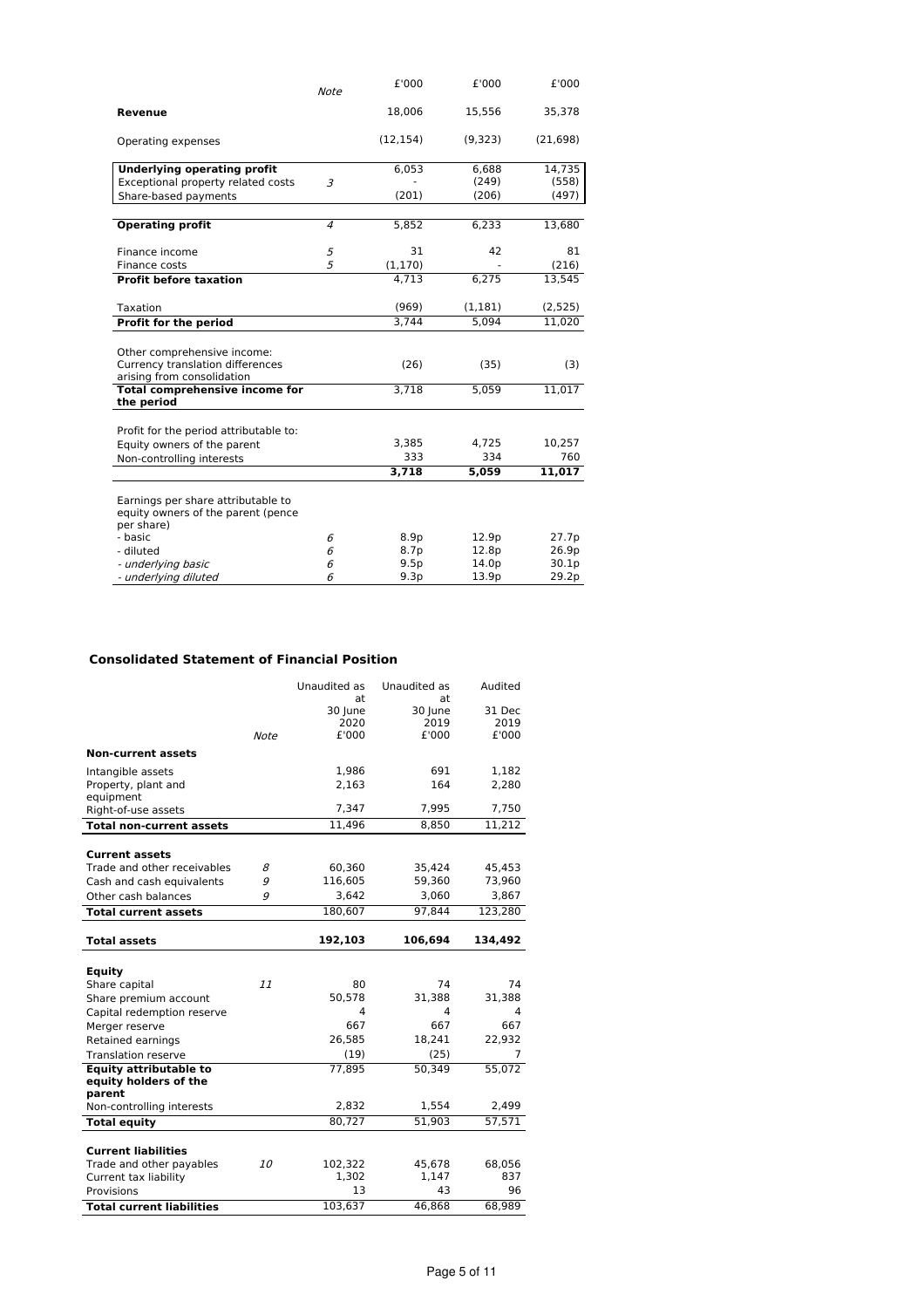| <b>Non-current liabilities</b>                 |         |         |         |
|------------------------------------------------|---------|---------|---------|
| Deferred tax liability                         | 400     | 80      | 294     |
| Lease liability                                | 7.339   | 7.786   | 7.638   |
| Provisions                                     |         | 57      |         |
| <b>Total non-current</b><br><b>liabilities</b> | 7.739   | 7.923   | 7.932   |
| <b>Total equity and liabilities</b>            | 192,103 | 106.694 | 134.492 |

| <b>Consolidated Cash Flow Statement</b>                    | Note | Unaudited<br>six months to<br>30 June 2020<br>£'000 | Unaudited<br>six months to<br>30 June 2019<br>£'000 | Audited<br>year ended<br>31 Dec 2019<br>£'000 |
|------------------------------------------------------------|------|-----------------------------------------------------|-----------------------------------------------------|-----------------------------------------------|
| Cash flows from operating activities                       |      |                                                     |                                                     |                                               |
| Profit before taxation                                     |      | 4,713                                               | 6.275                                               | 13,545                                        |
| Net finance (income)/costs                                 |      | 1,139                                               | (2)                                                 | 135                                           |
| Amortisation of intangible assets                          |      | 158                                                 | 114                                                 | 248                                           |
|                                                            |      | 214                                                 | 40                                                  | 204                                           |
| Depreciation of property, plant and equipment              |      | 403                                                 | 91                                                  | 485                                           |
| Depreciation of right-of-use assets                        |      | $\sim$                                              | ÷.                                                  | 47                                            |
| Loss on disposal of fixed assets                           |      | 242                                                 | 188                                                 | 442                                           |
| Share-based payment expense                                |      | (83)                                                |                                                     |                                               |
| Provision utilised                                         |      |                                                     | (98)                                                | (103)<br>236                                  |
| (Increase)/decrease in other receivables                   |      | (513)                                               | (755)                                               |                                               |
| Increase in other payables                                 |      | 37,794                                              | 18,317                                              | 32,146                                        |
| (Increase) in derivative financial assets                  |      | (15, 401)                                           | (206)                                               | (9, 815)                                      |
| Increase/(decrease) in derivative financial<br>liabilities |      | (3,528)                                             | 828                                                 | 9,565                                         |
| Decrease/(increase) in other cash balances                 |      | 225                                                 | (498)                                               | (1,304)                                       |
| Cash inflows from operating activities                     |      | 25,363                                              | 24,294                                              | 45,831                                        |
|                                                            |      |                                                     |                                                     |                                               |
| Tax paid<br>Net cash inflows from operating activities     |      | (398)<br>24,965                                     | (1,028)<br>23,266                                   | (2, 468)<br>43,363                            |
|                                                            |      |                                                     |                                                     |                                               |
| Cash flows from investing activities                       |      |                                                     |                                                     |                                               |
| Payments to acquire property, plant and                    |      | (97)                                                | (32)                                                | (2,365)                                       |
| equipment                                                  |      |                                                     |                                                     |                                               |
| Payments to acquire right-of-use assets                    |      |                                                     |                                                     | (165)                                         |
| Proceeds from the sale of property, plant and              |      | L.                                                  |                                                     | 8                                             |
| equipment                                                  |      |                                                     |                                                     |                                               |
| Internally developed intangible assets                     |      | (962)                                               | (367)                                               | (993)                                         |
| Net cash outflows from investing<br>activities             |      | (1.059)                                             | (399)                                               | (3.515)                                       |
|                                                            |      |                                                     |                                                     |                                               |
| Cash flows from financing activities                       |      |                                                     |                                                     |                                               |
| Dividends paid to equity owners of the Parent              |      |                                                     | (1,708)                                             | (2,524)                                       |
| Company                                                    |      |                                                     |                                                     |                                               |
| Dividends paid to non-controlling interests                |      |                                                     | (148)                                               | (1,088)                                       |
| Issue of ordinary shares by Parent Company                 |      | 20,000                                              |                                                     |                                               |
| Share issue costs                                          |      | (804)                                               | L,                                                  | L,                                            |
| Issue of ordinary shares by subsidiary                     |      | $\blacksquare$                                      | ÷,                                                  |                                               |
| Payment of lease liabilities                               |      | (462)                                               | (54)                                                | (356)                                         |
| Net interest received                                      |      | 31                                                  | 42                                                  | 81                                            |
| Purchase of non-controlling interest for cash              |      |                                                     |                                                     | (394)                                         |
| Net cash outflows from financing                           |      | 18,765                                              | (1,868)                                             | (4,281)                                       |
| activities                                                 |      |                                                     |                                                     |                                               |
| Increase in cash and cash equivalents in the<br>period     |      | 42,671                                              | 20,999                                              | 35,567                                        |
| Cash and cash equivalents at beginning of the              |      | 73,960                                              | 38,396                                              | 38,396                                        |
| year<br>Foreign currency movements                         |      | (26)                                                | (35)                                                | (3)                                           |
| Cash and cash equivalents at end of                        | 9    | 116,605                                             | 59,360                                              | 73,960                                        |
| period                                                     |      |                                                     |                                                     |                                               |

# **Consolidated Statement of Changes in Equity**

# **Attributable to the owners of the parent**

| <b>Balance at</b><br><b>31 December</b><br>2018 | 73               | 31,388                      | 4                                | 667               | 15.003               |                        | 10 47.145 |                                  | 1.562 48.707 |
|-------------------------------------------------|------------------|-----------------------------|----------------------------------|-------------------|----------------------|------------------------|-----------|----------------------------------|--------------|
|                                                 | £'000            | £'000                       | £'000                            | £'000             | £'000                | £'000                  | £'000     | £'000                            | £'000        |
|                                                 | Share<br>capital | Share<br>premium<br>account | Capital<br>redemption<br>reserve | Merger<br>reserve | Retained<br>earnings | Translation<br>reserve | Total     | Non-<br>controlling<br>interests | Total        |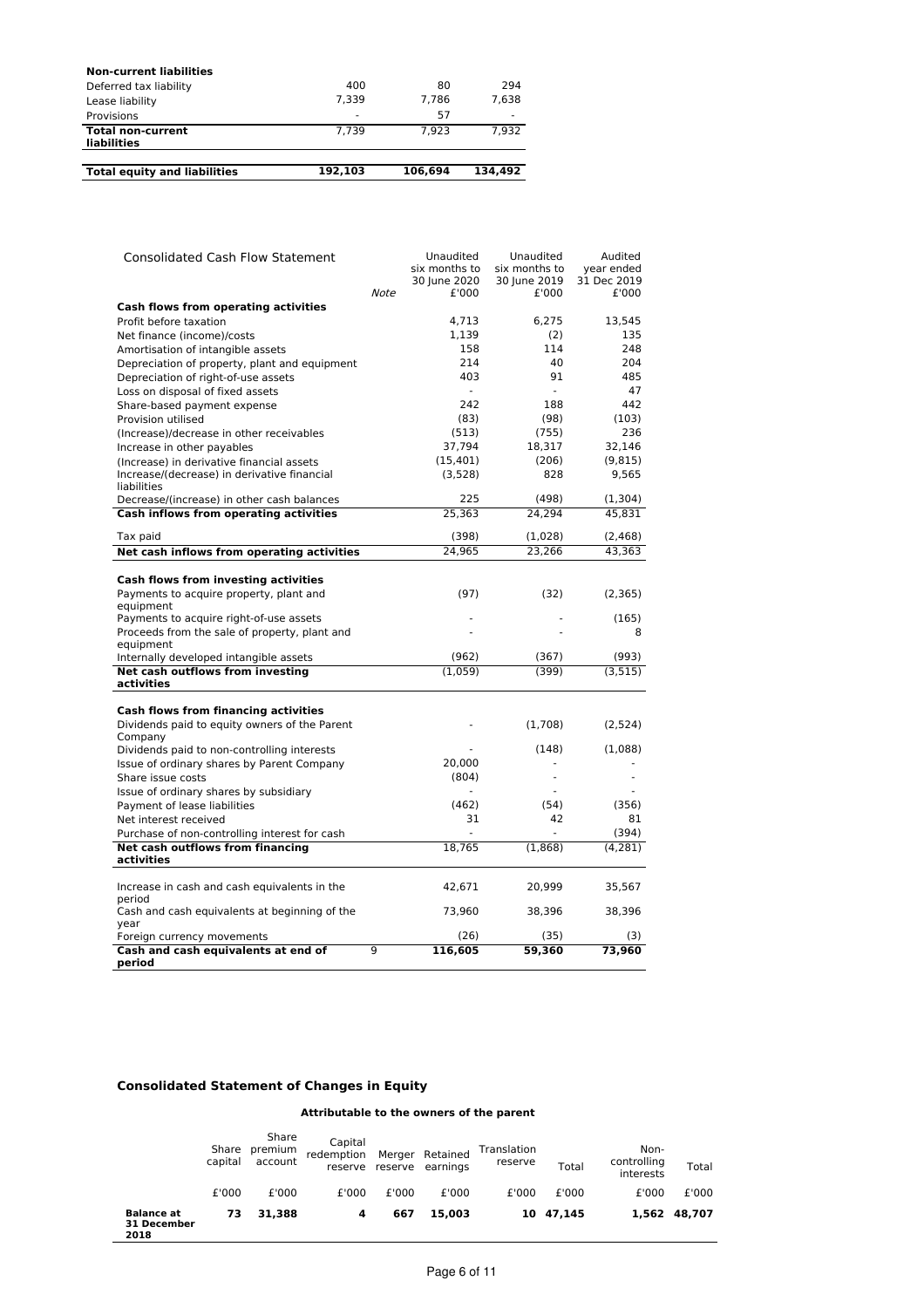| Profit for the<br>year<br><b>Transactions</b><br>with owners                            |              |        |                          |                          | 10,260  | (3)  | 10,257               | 760     | 11,017       |
|-----------------------------------------------------------------------------------------|--------------|--------|--------------------------|--------------------------|---------|------|----------------------|---------|--------------|
| Shares issued<br>on vesting of<br>share option<br>scheme                                | $\mathbf{1}$ |        |                          |                          | (1)     |      |                      |         |              |
| Issue of shares<br>to non-<br>controlling<br>interests in<br>subsidiary<br>undertakings |              |        |                          |                          |         |      |                      | 1,426   | 1,426        |
| Shares<br>repurchased<br>from non-<br>controlling<br>interests                          |              |        |                          |                          | (248)   |      | (248)                | (146)   | (394)        |
| Forfeiture of<br>shares in<br>subsidiary                                                |              |        |                          |                          |         |      |                      | (15)    | (15)         |
| Share-based<br>payments                                                                 |              |        |                          |                          | 442     |      | 442                  |         | 442          |
| Dividends paid                                                                          |              |        |                          |                          | (2,524) |      | (2,524)              | (1,088) | (3,612)      |
| <b>Balance at</b><br>31 December<br>2019                                                | 74           | 31,388 | 4                        | 667                      | 22,932  |      | $7\overline{55,072}$ | 2,499   | 57,571       |
| Profit for the<br>year<br><b>Transactions</b><br>with owners                            | L,           | ä,     | $\overline{\phantom{a}}$ | $\overline{\phantom{a}}$ | 3,411   | (26) | 3,385                | 333     | 3,718        |
| Share-based<br>payments                                                                 |              |        |                          |                          | 242     |      | 242                  |         | 242          |
| Shares issued<br>on placing                                                             | 6            | 19,994 |                          |                          |         |      | 20,000               |         | 20,000       |
| Cost of shares<br>issued on<br>placing                                                  |              | (804)  |                          |                          |         |      | (804)                |         | (804)        |
| <b>Balance at</b><br>30 June 2020                                                       | 80           | 50,578 | 4                        | 667                      | 26,585  |      | $(19)$ 77,895        |         | 2,832 80,727 |

#### **Notes to the Consolidated Financial Statements**

#### **1. Corporate information**

The Company, Alpha FX Group plc, is a public limited company having listed its shares on AIM, a market operated by The London Stock Exchange, on 7 April 2017. The Company is incorporated and domiciled in the UK (registered number 07262416). The consolidated financial statements incorporate the results of the Company and its subsidiary undertakings Alpha FX Limited, Alpha FX Institutional Limited, Alpha Foreign Exchange (Canada) Limited and Alpha FX Netherlands Limited.

# **2. Basis of preparation**

The basis of preparation of this financial information is consistent with the basis that will be adopted for the full year accounts which will be prepared in accordance with IFRS as adopted by the European Union.

The financial information is presented in Pounds Sterling ("£"), which is the Group's functional currency, rounded to the nearest thousand.

While the financial figures included in this half-yearly report have been computed in accordance with IFRS applicable to interim periods, this half-yearly report does not contain sufficient information to constitute an interim financial report as that term is defined in IAS 34.

This interim financial information has not been audited and the financial information contained in this report does not constitute statutory<br>accounts within the meaning of Section 434 of the Companies Act 2006. The year to

The Group's financial statements for the year ended 31 December 2019 have been reported on by auditor\$DO LLP, and have been<br>delivered to the Registrar of Companies. The auditors report on those financial statements was unq

#### **Accounting policies**

The accounting policies adopted in these interim financial statements are identical to the those adopted in the Group's most recent annual financial statements for the year ended 31 December 2019.

## **3. Segmental reporting**

During the period the Group principally generated revenue from the sale of forward currency contracts, foreign exchange spot transactions, payments and collections and option contracts.

The Group has four reportable segments, based on the individually reportable subsidiaries and divisions.

The Corporate London segment represents revenue generated by Alpha FX Limited's Corporate clients serviced from the London head office.<br>It also includes Alpha FX Netherlands Limited, which has been trading since April 2020 Institutional segment represents revenue from Alpha FX Institutional Limited, which primarily services funds. Corporate Toronto represents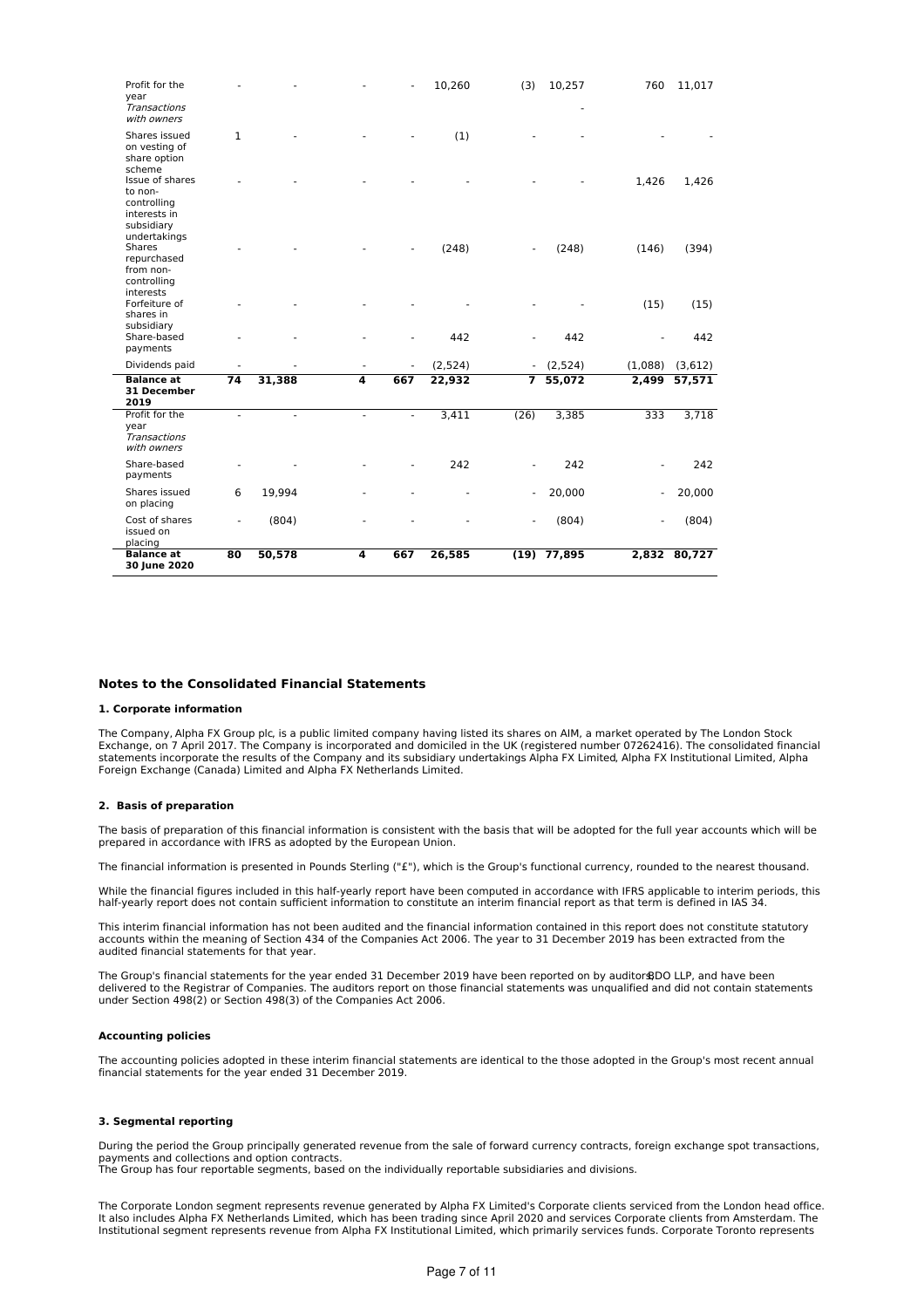revenue generated by Alpha Foreign Exchange (Canada) Limited, serviced from Toronto, Canada. Alpha Payment Solutions is a division of<br>Alpha FX Limited which services clients who have the requirement to send, hold or recei payments, collections and currency accounts.

|                               |           |               |           | Alpha     |         |
|-------------------------------|-----------|---------------|-----------|-----------|---------|
| Six months ended June         | Corporate |               | Corporate | Payment   |         |
| 2020                          | London    | Institutional | Toronto   | Solutions | Total   |
|                               | £'000     | £'000         | £'000     | £'000     | £'000   |
| Revenue                       | 12.415    | 3.091         | 760       | 1.740     | 18.006  |
|                               |           |               |           |           |         |
| Underlying operating profit   | 3.906     | 1.511         | (18)      | 654       | 6.053   |
| Share-based payments          | (107)     | (94)          | ۰         | ۰         | (201)   |
|                               |           |               |           |           |         |
| Finance (costs)/income        | (100)     | (16)          |           | (16)      | (132)   |
| Finance cost to discount      |           |               |           |           |         |
| client receivable to net      |           |               |           |           |         |
| present value                 | (1,007)   |               |           |           | (1,007) |
| <b>Profit before taxation</b> | 2.692     | 1.401         | (18)      | 638       | 4.713   |

| Six months ended June                               | Corporate      |               | Corporate  | Alpha<br>Payment |                |
|-----------------------------------------------------|----------------|---------------|------------|------------------|----------------|
| 2019                                                | London         | Institutional | Toronto    | Solutions        | Total          |
|                                                     | £'000          | £'000         | £'000      | £'000            | £'000          |
| Revenue                                             | 12.502         | 2.548         | 263        | 243              | 15,556         |
| Underlying operating profit<br>Share-based payments | 6.094<br>(206) | 1.408         | (466)<br>۰ | (348)            | 6,688<br>(206) |
| Finance (costs)/income<br>Exceptional property      | 42             | ۰             | ۰          |                  | 42             |
| related costs*                                      | (249)          |               |            |                  | (249)          |
| Profit before taxation                              | 5.681          | 1.408         | (466)      | (348)            | 6.275          |

| <b>Year ended December</b><br>2019                    | Corporate<br>London<br>£'000 | Institutional<br>£'000 | Corporate<br>Toronto<br>£'000 | Alpha<br>Payment<br>Solutions<br>£'000 | Total<br>£'000  |
|-------------------------------------------------------|------------------------------|------------------------|-------------------------------|----------------------------------------|-----------------|
| Revenue                                               | 27.217                       | 6.286                  | 855                           | 1.020                                  | 35.378          |
| Underlying operating profit<br>Share-based payments   | 12.624<br>(466)              | 3.635<br>(31)          | (664)                         | (860)                                  | 14.735<br>(497) |
| Finance (costs)/income<br><b>Exceptional property</b> | (112)                        | (15)                   | ۰                             | (8)                                    | (135)           |
| related costs*                                        | (555)                        | (3)                    |                               |                                        | (558)           |
| Profit before taxation                                | 11.491                       | 3,586                  | (664)                         | (868)                                  | 13.545          |

\*Exceptional items relate to initial double running and move related costs following the signing of a lease for new premises for the Group's Head Office.

| Revenue by product                                             | Six months<br>ended<br>30 June 2020 | Six months<br>ended<br>30 June 2019 | Year<br>ended<br>31 Dec 19 |
|----------------------------------------------------------------|-------------------------------------|-------------------------------------|----------------------------|
|                                                                | £'000                               | £'000                               | £'000                      |
| Foreign exchange spot transactions<br>Foreign currency forward | 5.320                               | 2.442                               | 7.826                      |
| transactions                                                   | 9.586                               | 12.315                              | 24.849                     |
| Payments and collections**                                     | 931                                 | 95                                  | 507                        |
| Option contracts                                               | 2,169                               | 704                                 | 2,196                      |
| Total                                                          | 18.006                              | 15,556                              | 35,378                     |

\*\*Payments and collections relate to payment charges only and exclude any related foreign exchange spot transactions.

# **4. Operating profit**

Operating profit is stated after charging/(crediting): Six months Year ended ended ended ended<br>30 June 2020 30 June 2019 31 Dec 2019 30 June 2020 30 June 2019 31 Dec 2019 £'000 £'000 £'000 Lease rentals **527** 576 1,072 Depreciation of owned property, plant and equipment Amortisation of internally generated 214 40 204 intangible assets 158 114 248 المستعدية المستعدد المستعدد المستعدد المستعدد المستعدد المستعدد المستعدد المستعدد المستعدد المستعدد المستعدد ا<br>Depreciation of right-of-use assets 1985 - 1997 - 1998 - 1998 - 1998 - 1999 - 1999 - 1999 - 1999 - 1999 - 1999 Depreciation of right-of-use assets  $\begin{array}{cccc} 403 & 91 & 485 \\ 5 \text{kaff costs} & 7,070 & 5,747 & 12,804 \end{array}$ Staff costs 7,070 5,747 12,804 Estimated probability of client default in relation to Norwegian client 483 - - Exceptional property related costs and the costs of the 249 558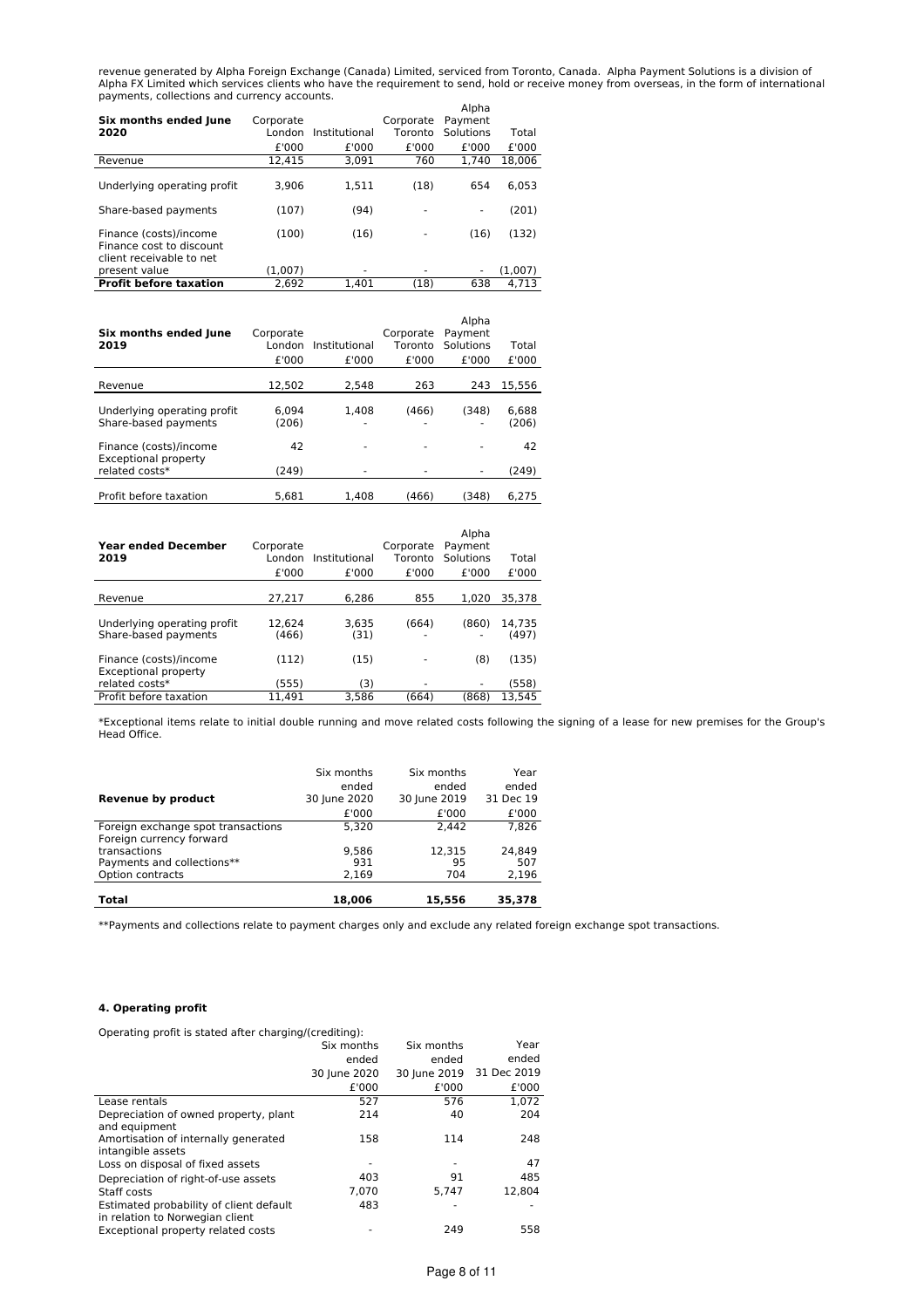| Net foreign exchange losses/ (gains) |  | (85) |  |
|--------------------------------------|--|------|--|
|--------------------------------------|--|------|--|

## **5. Finance income and costs**

|                                                                                                                                 | Six months<br>ended<br>30 June 2020<br>£'000 | Six months<br>ended<br>30 June 2019<br>£'000 | Year<br>ended<br>31 Dec 2019<br>£'000 |
|---------------------------------------------------------------------------------------------------------------------------------|----------------------------------------------|----------------------------------------------|---------------------------------------|
| <b>Finance income</b>                                                                                                           |                                              |                                              |                                       |
| Interest on bank deposits                                                                                                       | 13                                           | 42                                           | 62                                    |
| Other interest receivable                                                                                                       | 18                                           |                                              | 19                                    |
| Total                                                                                                                           | 31                                           | 42                                           | 81                                    |
| <b>Finance costs</b><br>Finance cost on lease liabilities<br>Finance cost to discount client<br>receivable to net present value | (163)<br>(1,007)                             |                                              | (216)                                 |
| <b>Total</b>                                                                                                                    | (1, 170)                                     |                                              | (216)                                 |

# **6. Earnings per share**

Basic earnings per share is calculated by dividing the profit for the year attributable to equity holders of the parent, by the weighted<br>average number of ordinary shares during the year. Diluted earnings per share additio

The Group additionally discloses an underlying earnings per share calculation that excludes the impact of share-based payments, nonrecurring costs and their tax effect, which better enables comparison of financial performance in the current year with comparative years.

|                            | Six months       | Six months               | Year              |
|----------------------------|------------------|--------------------------|-------------------|
|                            | ended            | ended                    | ended             |
|                            | 30 June 2020     | 30 June 2019 31 Dec 2019 |                   |
| Basic earnings per share   | 8.9 <sub>p</sub> | 12.9p                    | 27.7p             |
| Diluted earnings per share | 8.7p             | 12.8p                    | 26.9p             |
| Underlying - basic         | 9.5p             | 14.0p                    | 30.1 <sub>p</sub> |
| Underlying - diluted       | 9.3 <sub>p</sub> | 13.9 <sub>p</sub>        | 29.2p             |

The calculation of basic and diluted earnings per share is based on the following number of shares:

|                                 | Six months   | Six months   | Year        |
|---------------------------------|--------------|--------------|-------------|
|                                 | ended        | ended        | ended       |
|                                 | 30 June 2020 | 30 June 2019 | 31 Dec 2019 |
|                                 | No.          | No.          | No.         |
| Basic weighted average shares   | 38.465       | 36.874       | 36.991      |
| Contingently issuable shares    | 880          | 342          | 1.093       |
| Diluted weighted average shares | 39.345       | 37,216       | 38.084      |

The earnings used in the calculation of basic, diluted and underlying earnings per share are set out below:

|                                                                       | Six months   | Six months         | Year                |
|-----------------------------------------------------------------------|--------------|--------------------|---------------------|
|                                                                       | ended        | ended              | ended               |
|                                                                       | 30 June 2020 | 30 June 2019       | 31 Dec 2019         |
|                                                                       | £'000        | £'000              | £'000               |
| Profit after tax for the period                                       | 3.744        | 5,094              | 11.020              |
| Non-controlling interests                                             | (333)        | (334)              | (760)               |
| Earnings - basic and diluted<br>Exceptional property related<br>costs | 3.411<br>-   | 4.760<br>249       | 10,260<br>558       |
| Tax effect<br>Share-based payments<br>Deferred tax asset impact of    | 201<br>57    | (44)<br>206<br>(8) | (95)<br>497<br>(81) |
| share-based payments<br>Earnings - underlying                         | 3.669        | 5.163              | 11.139              |

## **7. Dividends**

|                                     | Six months   | Six months   | Year        |
|-------------------------------------|--------------|--------------|-------------|
|                                     | ended        | ended        | ended       |
|                                     | 30 June 2020 | 30 June 2019 | 31 Dec 2019 |
|                                     | £'000        | £'000        | £'000       |
| Final dividend for the year ended   |              |              |             |
| 31 December 2018 of 4.6p per share  |              | 1.708        | 1.708       |
| Interim dividend for the year ended |              |              |             |
| 31 December 2019 of 2.2p per share  | ۰            |              | 816         |
|                                     |              | 1.708        | 2.524       |

All dividends paid are in respect of the ordinary shares of £0.002 each.

On 30 March 2020 the Company announced that the Board had decided to cancel payment of the final dividend for the year ended 31 December 2019 that was due to be paid on 13 May 2020.

## **8. Trade and other receivables**

Trade receivables represent the fair value of derivative financial assets arising as a result of matched principal transactions and are shown net of the Credit Value Adjustment.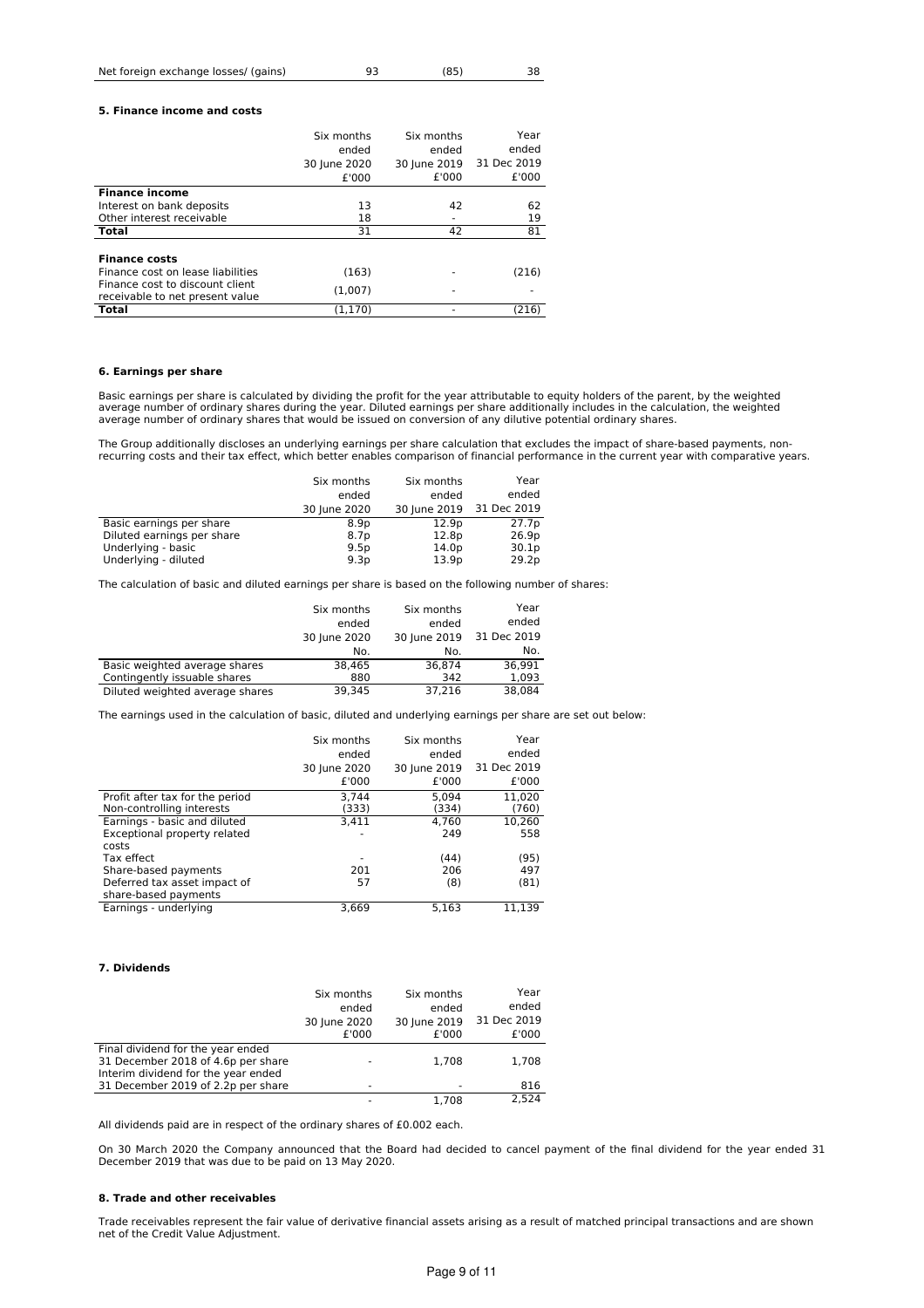|                                                                 | Six months   | Six months     | Year         |
|-----------------------------------------------------------------|--------------|----------------|--------------|
|                                                                 | ended        | ended          | ended        |
|                                                                 | 30 June 2020 | 30 June 2019   | 31 Dec 2019  |
|                                                                 | £'000        | £'000          | £'000        |
| Foreign currency forward and                                    | 53,992       | 31,257         | 34.041       |
| option contracts with customers<br>Foreign currency forward and | 1.335        | 1.674          | 8.045        |
| option contracts with banking<br>counterparties                 |              |                |              |
| Other foreign exchange forward<br>contracts                     | 1.606        |                | 453          |
| Trade receivables (derivative<br>financial asset)               | 56,933       | 32.931         | 42.539       |
| Other receivables<br>Prepayments                                | 2,587<br>840 | 1,446<br>1,047 | 2,434<br>480 |
|                                                                 | 60.360       | 35.424         | 45.453       |

# **9. Cash**

Cash and cash equivalents comprise cash balances and deposits held at call with banks.

Other cash balances comprise cash held as collateral with banking counterparties for which the Group does not have immediate access.

Cash balances included within derivative financial assets relate to the variation margin called against out of the money trades with banking counterparties.

|                                                                                                  | Six months<br>ended<br>30 June 2020<br>£'000 | Six months<br>ended<br>30 June 2019<br>£'000 | Year<br>ended<br>31 Dec 2019<br>£'000 |
|--------------------------------------------------------------------------------------------------|----------------------------------------------|----------------------------------------------|---------------------------------------|
| Cash and cash equivalents<br>Variation margin called by<br>counterparties<br>Other cash balances | 116.605<br>26.741<br>3.642                   | 59.360<br>41<br>3.060                        | 73,960<br>1,127<br>3,867              |
| <b>Total cash</b>                                                                                | 146.988                                      | 62.461                                       | 78.954                                |

# **10. Trade and other payables**

Trade payables represent the fair value of derivative financial liabilities arising as a result of matched principal transactions.

Other payables consist of margin received from clients and client held funds. The carrying value of trade and other payables classified as<br>financial liabilities measured at amortised cost, approximates fair value.

|                                                                                                                                   | Six months<br>ended           | Six months<br>ended           | Year<br>ended                   |
|-----------------------------------------------------------------------------------------------------------------------------------|-------------------------------|-------------------------------|---------------------------------|
|                                                                                                                                   | 30 June 2020                  | 30 June 2019                  | 31 Dec 2019                     |
|                                                                                                                                   | £'000                         | £'000                         | £'000                           |
| Foreign currency forward and                                                                                                      | 18,754                        | 12,093                        | 22,199                          |
| option contracts with customers<br>Foreign currency forward and<br>option contracts with banking                                  |                               | 1.245                         | 83                              |
| counterparties<br>Other foreign exchange forward<br>contracts                                                                     |                               | 206                           |                                 |
| Trade payables (derivative                                                                                                        | 18.754                        | 13.544                        | 22.282                          |
| financial liabilities)<br>Other payables<br>Other taxation and social security<br>Lease liability<br>Accruals and deferred income | 80,420<br>592<br>293<br>2,263 | 29.163<br>635<br>286<br>2,050 | 41,873<br>1.084<br>293<br>2,524 |
|                                                                                                                                   | 102,322                       | 45.678                        | 68,056                          |

## **11. Share capital**

The following movements of share capital occurred in the 6 months to 30 June 2020:

|                                                 | Ordinary<br>shares<br>No. | Nominal<br>value<br>£'000 |
|-------------------------------------------------|---------------------------|---------------------------|
| As at 1 January 2020 - shares of £0.002<br>each | 37.123.956                | 74                        |
| Shares issued on placing                        | 2.941.177                 | 6                         |
| As at 30 June 2020                              | 40,065,133                | 80                        |

[1] Underlying excludes the impact of exceptional property related costs in the prior year and non-cash share-based payments